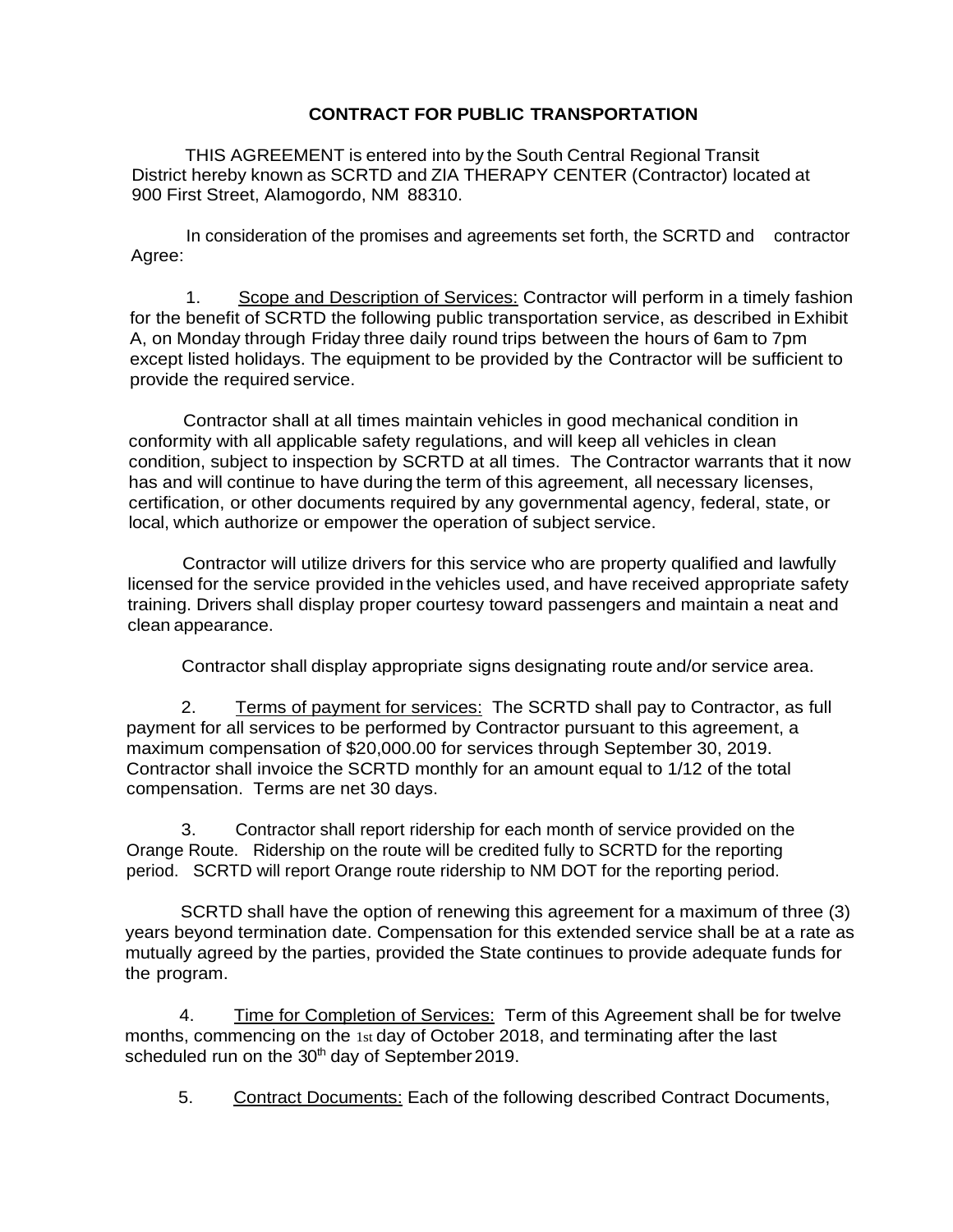copies of which are attached or incorporated by reference, form a part of this Agreement: Exhibit A - Current Route Schedule Exhibit B-Certificate of Insurance

6. Amendments: Both SCRTD and Contractor shall have the option to implement minor route changes upon thirty (30) days written notice to the other party. Service changes, requiring additional compensation will be implemented following written agreement by both parties as to proper compensation to be paid to Contractor. Similarly, both parties shall have the option to reduce service after written agreement by bothparties.

Except for the above, this Agreement constitutes the entire agreement between the parties. No modification, addition, deletion, etc., to this Agreement shall be effective unless and until such changes are reduced to writing and executed by the authorized officers of each party.

7. Reports: Contractor shall submit quarterly reports to SCRTD showing the vehicles used, the passengers carried, the vehicle days and hours of service and miles traveled, total vehicle mileage, revenue collected, maintenance costs, operating costs as well as operating costs per passenger trip, per vehicle hour and per vehicle mile, passengers per vehicle mile. Reports similar to those currently provided to Contractors grantee will be acceptable. Contractor shall supply SCRTD with a copy of its annual audit, within thirty (30) days of acceptance of said audit by the Contractor's Board of Directors.

8. Agreement: This Agreement shall be binding upon, and inure to the benefit of, the respective successors, assigns, heirs, and personal representatives of SCRTD and Contractor. Any successor to Contractor's rights under this Agreement must be approved by SCRTD. Any successor will be required to accede to all of the terms, conditions and requirements of this Agreement as a condition precedent to succession. Assignment of any portion of the work by subcontract must be approved in advance by SCRTD, in writing.

9. Insurance: Contractor shall carry and keep in force business auto liability insurance covering the use, maintenance and operation of its vehicles in amounts not less than the following:

\$1,000,000 combined single limit of liability each occurrence for Bodily Injury Liability and Property Damage Liability. Upon execution of this agreement Contractor shall present certificates of insurance coverage. Contractor shall have SCRTD named as an additional insured on its policies.

Contractor shall assume liability for, and hold harmless SCRTD and SCRTD 's successors, assigns, officers, directors, employees and agents from any liabilities, obligations, losses, damages, claims, or costs, incurred by or asserted against SCRTD , resulting from any of the following: the failure of Contractor to operate service in conformance with law; the violation by the Contractor of any of the provisions of this Agreement; any act or failure to act by any officer, director, employee or agent of the Contractor; any injury to any person, loss of life, or loss or destruction of property arising out of or relating to operation of the bus services. This does not apply if the loss claimed is caused by the negligence or other act or failure to act of SCRTD or its employees, or agents. SCRTD will promptly notify Contractor in writing of any claim or liability which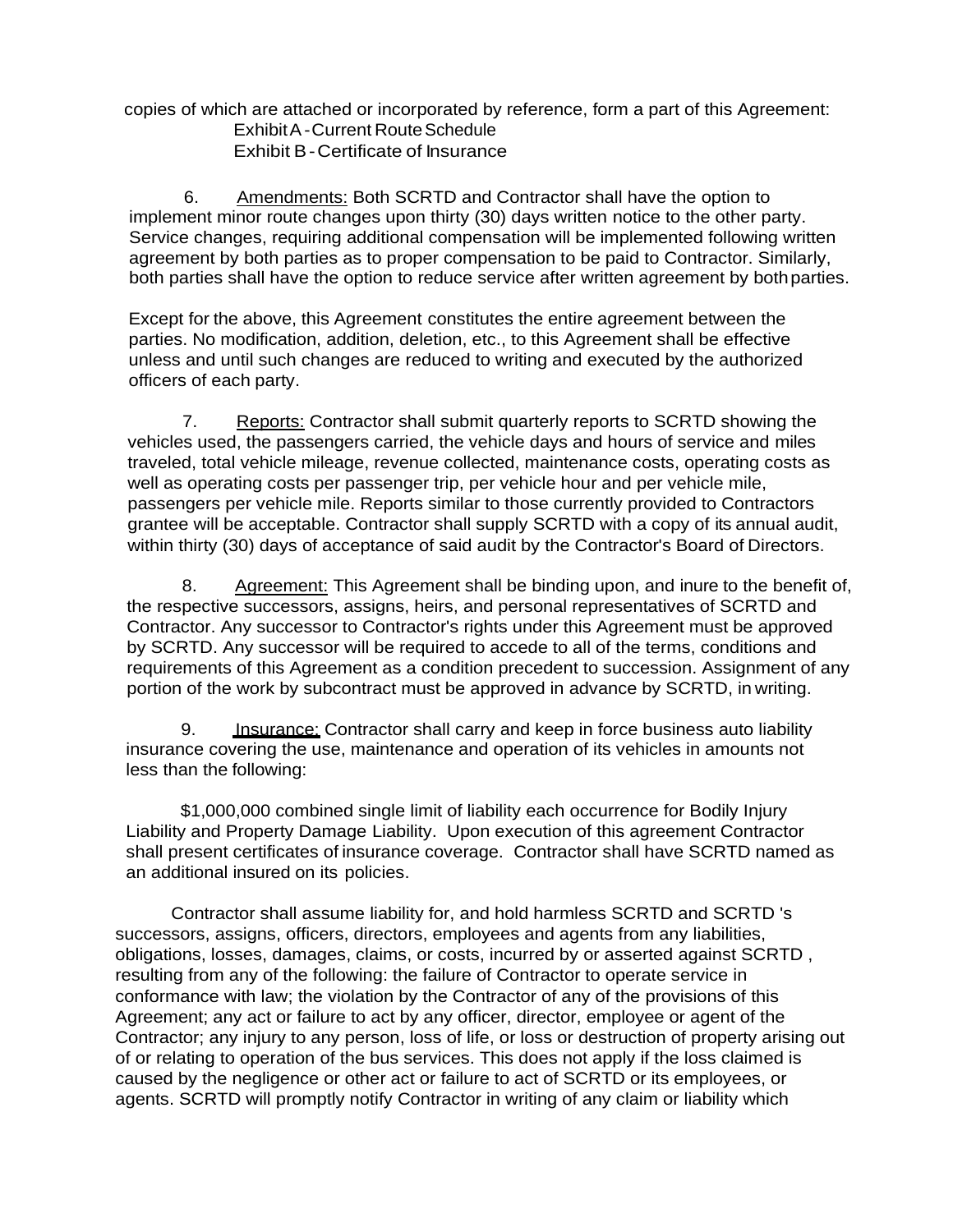SCRTD believes to be covered under this paragraph. SCRTD shall tender and Contractor shall promptly accept tender of defense in connection with any claim or liability which Contractor has agreed in writing that, based on the face of the claim or liability, SCRTD is entitled to indemnification under this paragraph; provided, however, that SCRTD shall be kept informed of the status of the proceeding, shall be promptly furnished with copies of all documents filed or served by plaintiffs, and shall be furnished in advance with copies of all documents proposed to be filed or served on its behalf by defense counsel. In the event that SCRTD believes to be covered under this paragraph, fails to advise SCRTD in writing that the Contractor agrees that SCRTD is entitled to indemnification under this paragraph, based on the face of such claim, SCRTD may retain its own counsel and present its own defense in connection with such claim or liability. SCRTD, without first obtaining approval of the contractor, shall not settle or compromise any claim, suit, action or proceeding in respect to which the Contractor has agreed in writing that SCRTD is entitled to indemnification under this paragraph. Notwithstanding anything in this Agreement to the contrary, the indemnities contained inthis paragraph shall survive termination of this Agreement.

10. **Non-collusion:** Contractor warrants and represents that it has not paid nor agreed to pay any bonus, commission, fee or gratuity to any employee or official of the SCRTD or to any other Contractor for the purpose of obtaining this Agreement.

11. **Prohibited Interests:** No member, officer or employee of the SCRTD or local public body with financial interest or control in this Agreement, during his/her tenure or for two (2) years thereafter, shall have any interest, direct or indirect, in this Agreement or the proceeds of it.

12. **Notices:** All notices required pursuant to this Agreement shall be in writing and shall be served upon the parties at the address listed in this Agreement. Delivery to an officer authorized to receive notices or the mailing of the notice by registered mail, return receipt requested, shall be sufficientservice.

13. **Governing Laws:** this Agreement shall be interpreted under and governed by the laws of the State of NewMexico.

14. **Compliance with Laws:** Contractor agrees to comply with all applicable statutes, ordinances and regulations of the United States, the State of New Mexico and the SCRTD.

15. **Headings:** The section headings of this Agreement are for convenience and reference only and in no way, define, limit, or describe the scope or intent of this Agreement.